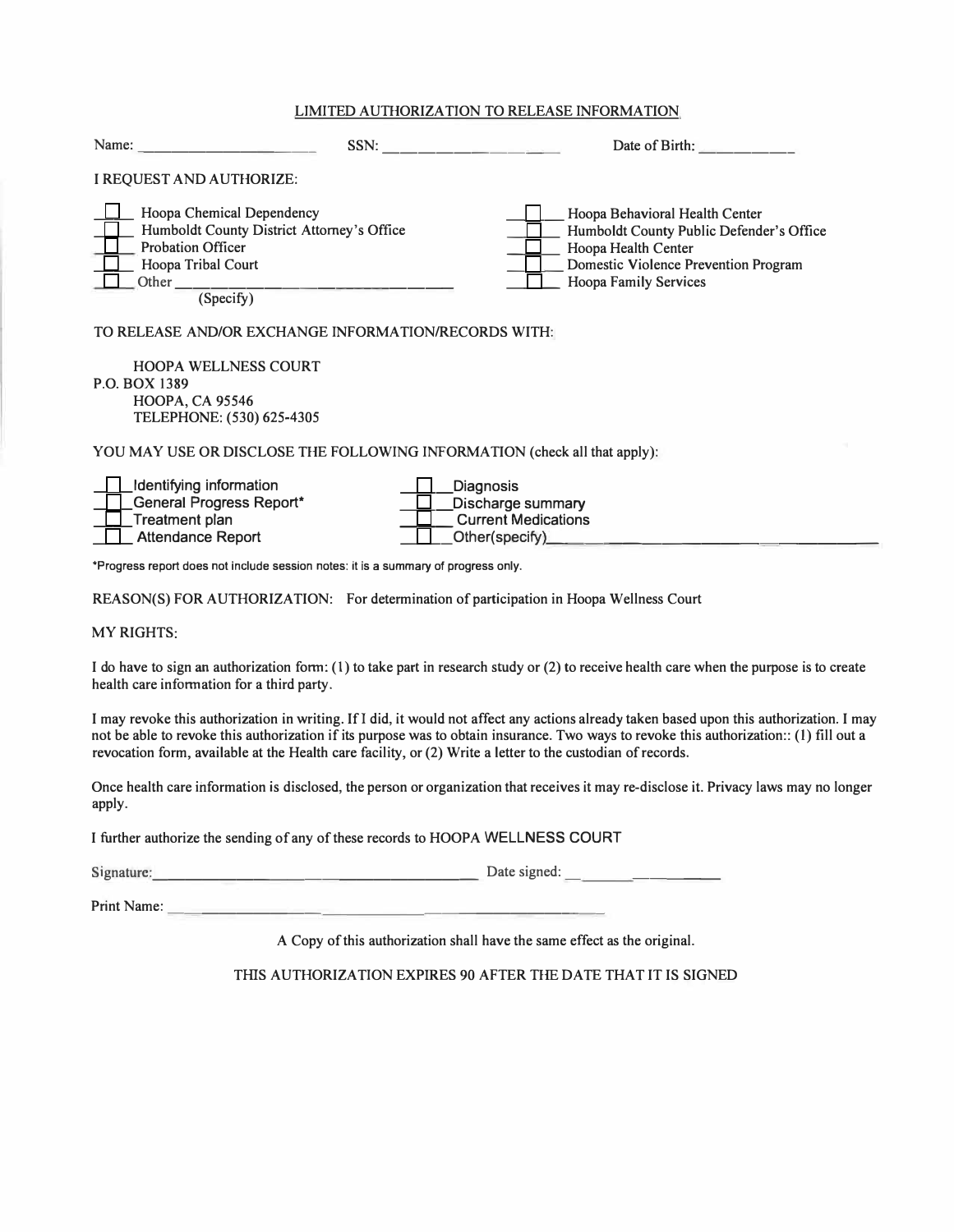

# **HOOPA VALLEY TRIBE WELLNESS COURT**

12530 State Highway 96 PO Box 1389 Hoopa, CA 95546 Phone: 530-625-4305

## **WELLNESS COURT PARTICIPANT APPLICATION**

Please read each question carefully before answering. Failure to complete all required Wellness Court forms accurately will delay the processing of your application. False or misleading information will be treated as a false statement subjecting you to exclusion from the Program.

## **IDENTIFYING INFORMATION:**

|                                           | Name: $\underline{\hspace{1cm}}$ DOB: $\underline{\hspace{1cm}}$ $\underline{\hspace{1cm}}$ $\underline{\hspace{1cm}}$ |  |  |
|-------------------------------------------|------------------------------------------------------------------------------------------------------------------------|--|--|
|                                           | Address:                                                                                                               |  |  |
|                                           |                                                                                                                        |  |  |
| Length at current address:                |                                                                                                                        |  |  |
|                                           | Currently living: Alone _______ Spouse/Significant Other _______ Roommate _______ Parent(s) ______                     |  |  |
|                                           |                                                                                                                        |  |  |
|                                           |                                                                                                                        |  |  |
| <b>SUBSTANCE ABUSE HISTORY/TREATMENT:</b> |                                                                                                                        |  |  |
|                                           | Primary substance of choice: <u>Age of first Use: Frequency:</u> Frequency:                                            |  |  |
| Amount: Last Use:                         |                                                                                                                        |  |  |
|                                           | Secondary substance of choice: Age of first Use: Frequency:                                                            |  |  |
| Amount: Last Use:                         |                                                                                                                        |  |  |
| Other substances of abuse:                |                                                                                                                        |  |  |
|                                           |                                                                                                                        |  |  |

## PROBLEMS RELATED TO SUBSTANCE ABUSE:

Have you ever experienced a blackout?  $\Box$  Yes  $\Box$  No Have you noticed an increase or decrease in tolerance to achieve desire effect?  $\Box$  Yes  $\Box$  No Have you ever taken a substance in larger amounts over a longer period than what was intended?  $\Box$  Yes  $\Box$  No Have you ever experienced withdrawal symptoms?  $\Box$  Yes  $\Box$  No Have you ever spent a great deal of time in activities necessary to obtain the substance/ recovery from its effects?  $\Box$  Yes  $\Box$  No Has there been a persistent desire or unsuccessful effort to cut down or control your substance use?  $\Box$  Yes  $\Box$  No Have you given up social, occupational, or recreational activities because of your substance use?  $\Box$  Yes  $\Box$  No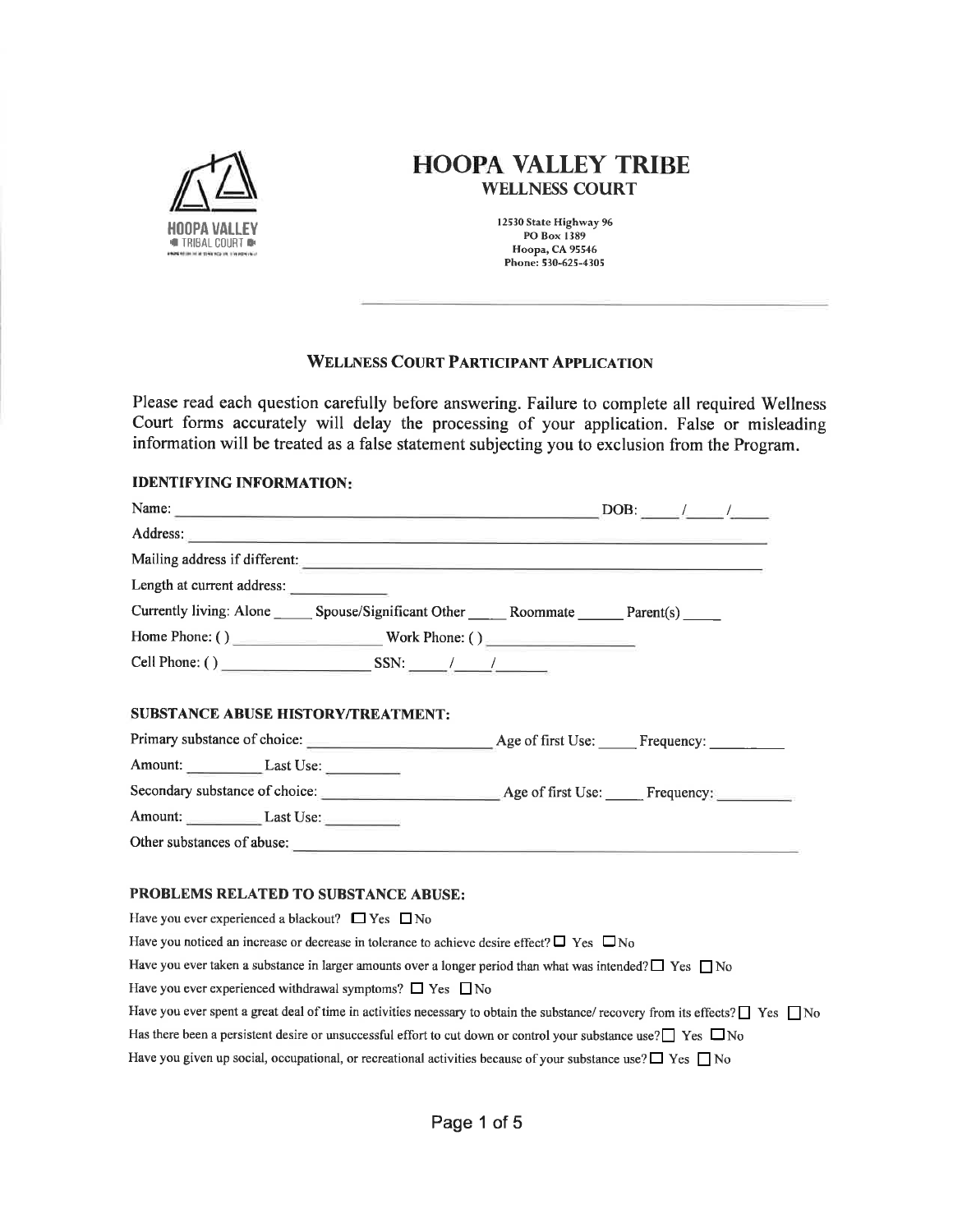**Do you continue to use despite knowledge of having a persistent or recurrent physical or psychological problem that is likely to have been caused by the substance (e.g., continued drinking despite a medical warning that drinking would make a physical**  condition worse?) **□** Yes ■ No

Have you ever participated in treatment? □ Yes □ No If yes, please list the type(s) of treatment and approximate date(s):

|                                                                                                          |                                                                                                                                                                                                                                                                                                                                                                                                      | Have you ever used substances intravenously? $\Box$ Yes $\Box$ No When                                                                                                                                                                                                                                                |
|----------------------------------------------------------------------------------------------------------|------------------------------------------------------------------------------------------------------------------------------------------------------------------------------------------------------------------------------------------------------------------------------------------------------------------------------------------------------------------------------------------------------|-----------------------------------------------------------------------------------------------------------------------------------------------------------------------------------------------------------------------------------------------------------------------------------------------------------------------|
|                                                                                                          |                                                                                                                                                                                                                                                                                                                                                                                                      | Have you ever attended AA/NA meetings? $\Box$ Yes $\Box$ No When                                                                                                                                                                                                                                                      |
|                                                                                                          |                                                                                                                                                                                                                                                                                                                                                                                                      | Have you ever had an AA/NA sponsor? $\Box$ Yes $\Box$ No When _______                                                                                                                                                                                                                                                 |
|                                                                                                          |                                                                                                                                                                                                                                                                                                                                                                                                      | Have you ever taken any type of medication to assist with your sobriety? (Antabuse, Saboxone, etc.)                                                                                                                                                                                                                   |
|                                                                                                          |                                                                                                                                                                                                                                                                                                                                                                                                      | Do you smoke? ■ Yes ■ No Daily Amount __________ Have you ever tried to quit? ■ Yes ■ No                                                                                                                                                                                                                              |
| <b>EDUCATIONAL HISTORY:</b>                                                                              |                                                                                                                                                                                                                                                                                                                                                                                                      |                                                                                                                                                                                                                                                                                                                       |
|                                                                                                          |                                                                                                                                                                                                                                                                                                                                                                                                      | Level of Education: HS Diploma _____ GED_____ HSED _____ Year Completed ____                                                                                                                                                                                                                                          |
|                                                                                                          |                                                                                                                                                                                                                                                                                                                                                                                                      |                                                                                                                                                                                                                                                                                                                       |
|                                                                                                          |                                                                                                                                                                                                                                                                                                                                                                                                      | Are you currently enrolled in any educational or skill development program? $\Box$ Yes $\Box$ No                                                                                                                                                                                                                      |
|                                                                                                          | If yes, explain: $\frac{1}{\sqrt{1-\frac{1}{2}}\sqrt{1-\frac{1}{2}}\sqrt{1-\frac{1}{2}}\sqrt{1-\frac{1}{2}}\sqrt{1-\frac{1}{2}}\sqrt{1-\frac{1}{2}}\sqrt{1-\frac{1}{2}}\sqrt{1-\frac{1}{2}}\sqrt{1-\frac{1}{2}}\sqrt{1-\frac{1}{2}}\sqrt{1-\frac{1}{2}}\sqrt{1-\frac{1}{2}}\sqrt{1-\frac{1}{2}}\sqrt{1-\frac{1}{2}}\sqrt{1-\frac{1}{2}}\sqrt{1-\frac{1}{2}}\sqrt{1-\frac{1}{2}}\sqrt{1-\frac{1}{2}}$ |                                                                                                                                                                                                                                                                                                                       |
|                                                                                                          | Have you ever been diagnosed with a learning disability? $\Box$ Yes $\Box$ No                                                                                                                                                                                                                                                                                                                        |                                                                                                                                                                                                                                                                                                                       |
|                                                                                                          |                                                                                                                                                                                                                                                                                                                                                                                                      | If yes, explain: $\frac{1}{2}$ and $\frac{1}{2}$ and $\frac{1}{2}$ and $\frac{1}{2}$ and $\frac{1}{2}$ and $\frac{1}{2}$ and $\frac{1}{2}$ and $\frac{1}{2}$ and $\frac{1}{2}$ and $\frac{1}{2}$ and $\frac{1}{2}$ and $\frac{1}{2}$ and $\frac{1}{2}$ and $\frac{1}{2}$ and $\frac{1}{2}$                            |
| General Relief? $\Box$ Yes $\Box$ No<br>Social Security? $\Box$ Yes $\Box$ No<br>$SSI? \Box Yes \Box No$ | Do you receive any public assistance? $\Box$ Yes $\Box$ No<br>Other? $\Box$ Yes $\Box$ No What $\Box$                                                                                                                                                                                                                                                                                                | Are you currently employed? $\Box$ Yes $\Box$ No. If yes, about how many times per week? Length of time at<br>current job? ______ Current Job site: ________________ Salary/Wages: ________ □Hourly □ Monthly □ Yearly<br>If no current employment, $\Box$ Unemployed, but seeking $\Box$ Unemployed, but not seeking |
|                                                                                                          | Health Insurance? $Yes \t No \t No$                                                                                                                                                                                                                                                                                                                                                                  |                                                                                                                                                                                                                                                                                                                       |
| <b>Monthly Expenses:</b>                                                                                 |                                                                                                                                                                                                                                                                                                                                                                                                      |                                                                                                                                                                                                                                                                                                                       |
|                                                                                                          |                                                                                                                                                                                                                                                                                                                                                                                                      | Rent/mortgage   _____________________Student loans  _________________Credit cards                                                                                                                                                                                                                                     |
|                                                                                                          |                                                                                                                                                                                                                                                                                                                                                                                                      | Utilities Phone Cable/Internet                                                                                                                                                                                                                                                                                        |
|                                                                                                          |                                                                                                                                                                                                                                                                                                                                                                                                      | Loans _________________Child Care ___________________Child Support ______________                                                                                                                                                                                                                                     |
|                                                                                                          |                                                                                                                                                                                                                                                                                                                                                                                                      | Food Restitution/fines Restitution Rent to Own Items                                                                                                                                                                                                                                                                  |
|                                                                                                          |                                                                                                                                                                                                                                                                                                                                                                                                      |                                                                                                                                                                                                                                                                                                                       |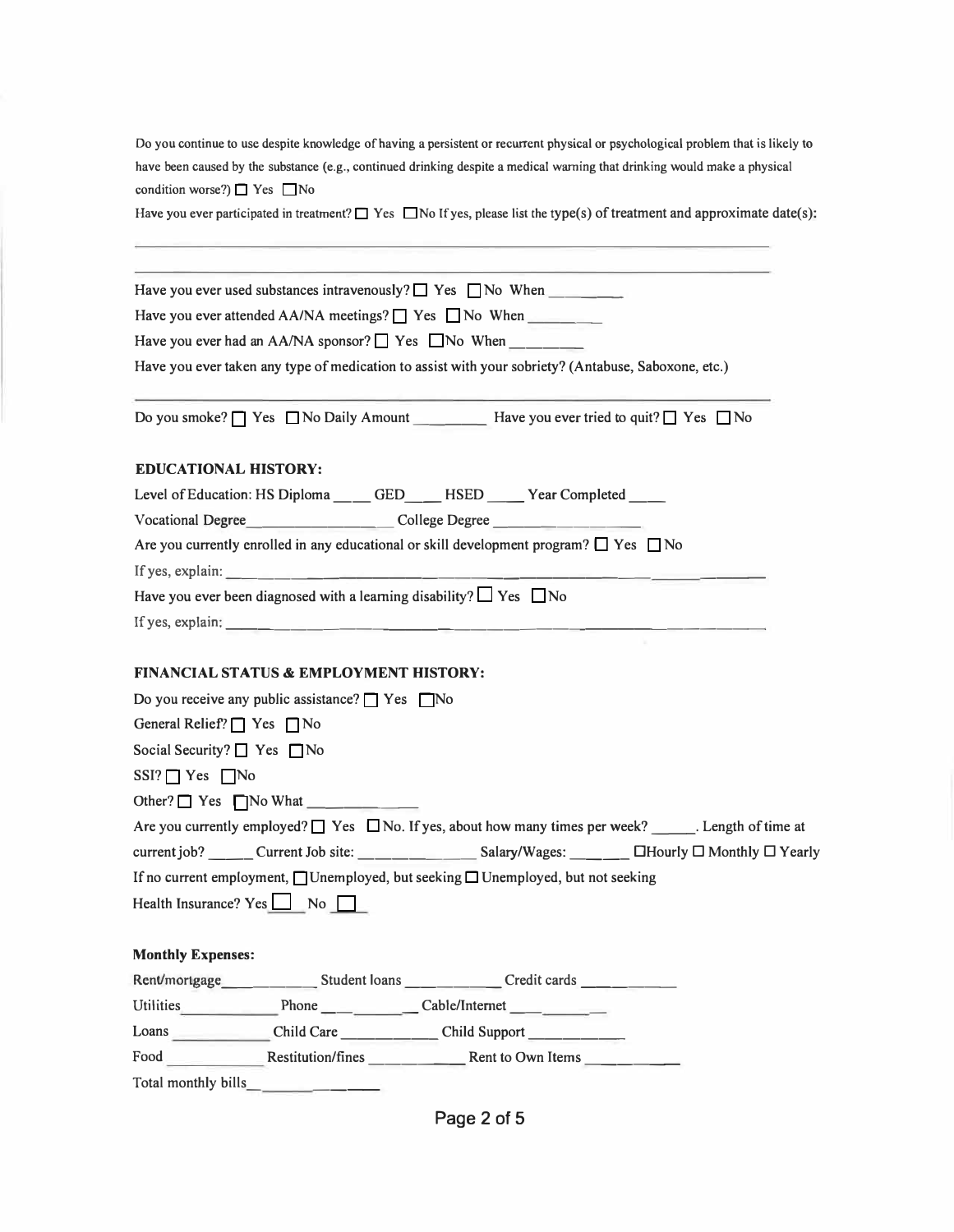Do you have a valid driver's license? Salary/Wages:  $\Box$  Yes  $\Box$  No. If not, why?

| <b>MILITARY HISTORY:</b>                    |                                                                                                                                                                                                                                |                                                                                                                                                                                                                                     |
|---------------------------------------------|--------------------------------------------------------------------------------------------------------------------------------------------------------------------------------------------------------------------------------|-------------------------------------------------------------------------------------------------------------------------------------------------------------------------------------------------------------------------------------|
|                                             |                                                                                                                                                                                                                                |                                                                                                                                                                                                                                     |
|                                             |                                                                                                                                                                                                                                |                                                                                                                                                                                                                                     |
| <b>FAMILY &amp; SOCIAL HISTORY:</b>         |                                                                                                                                                                                                                                |                                                                                                                                                                                                                                     |
|                                             |                                                                                                                                                                                                                                |                                                                                                                                                                                                                                     |
|                                             | Address: and the contract of the contract of the contract of the contract of the contract of the contract of the contract of the contract of the contract of the contract of the contract of the contract of the contract of t |                                                                                                                                                                                                                                     |
|                                             |                                                                                                                                                                                                                                |                                                                                                                                                                                                                                     |
|                                             |                                                                                                                                                                                                                                | Address: <u>New York: Address:</u> New York: New York: New York: New York: New York: New York: New York: New York: New York: New York: New York: New York: New York: New York: New York: New York: New York: New York: New York: Ne |
|                                             |                                                                                                                                                                                                                                | Step-father's Name: Phone No.: ()                                                                                                                                                                                                   |
|                                             |                                                                                                                                                                                                                                |                                                                                                                                                                                                                                     |
|                                             |                                                                                                                                                                                                                                |                                                                                                                                                                                                                                     |
|                                             |                                                                                                                                                                                                                                |                                                                                                                                                                                                                                     |
|                                             |                                                                                                                                                                                                                                |                                                                                                                                                                                                                                     |
| Sibling(s) Names and Locations:             |                                                                                                                                                                                                                                | Have you discussed the option of participating in Wellness Court with any family members?<br>Yes No Explain:                                                                                                                        |
| <b>Current Status:</b><br>$\Box$ Single     | Family History of Alcoholism/Substance abuse or addiction: $\Box$ Yes $\Box$ No<br>■ Married → Divorced → Separated → Widowed                                                                                                  |                                                                                                                                                                                                                                     |
|                                             |                                                                                                                                                                                                                                |                                                                                                                                                                                                                                     |
|                                             |                                                                                                                                                                                                                                |                                                                                                                                                                                                                                     |
|                                             | Do you have any children? $\Box$ Yes $\Box$ No Living with you? $\Box$ Yes $\Box$ No                                                                                                                                           |                                                                                                                                                                                                                                     |
| Children's names, ages and living situation |                                                                                                                                                                                                                                |                                                                                                                                                                                                                                     |
|                                             |                                                                                                                                                                                                                                |                                                                                                                                                                                                                                     |
|                                             |                                                                                                                                                                                                                                | Name: Age: Living Living Living Living Living Living Living Living Living Living Living Living Living Living Living Living Living Living Living Living Living Living Living Living Living Living Living Living Living Living L      |
|                                             |                                                                                                                                                                                                                                |                                                                                                                                                                                                                                     |

If yes, explain:  $\sqrt{\frac{1}{2} \sum_{i=1}^{n} (x_i - x_i)^2}$ 

Case number(s) example and the contract of the contract of the contract of the contract of the contract of the contract of the contract of the contract of the contract of the contract of the contract of the contract of the

|                  | Do you have any prior convictions for violent crimes and/or convictions involving a weapon? $\square$ Yes $\square$ No |  |  |  |
|------------------|------------------------------------------------------------------------------------------------------------------------|--|--|--|
| If yes, explain: |                                                                                                                        |  |  |  |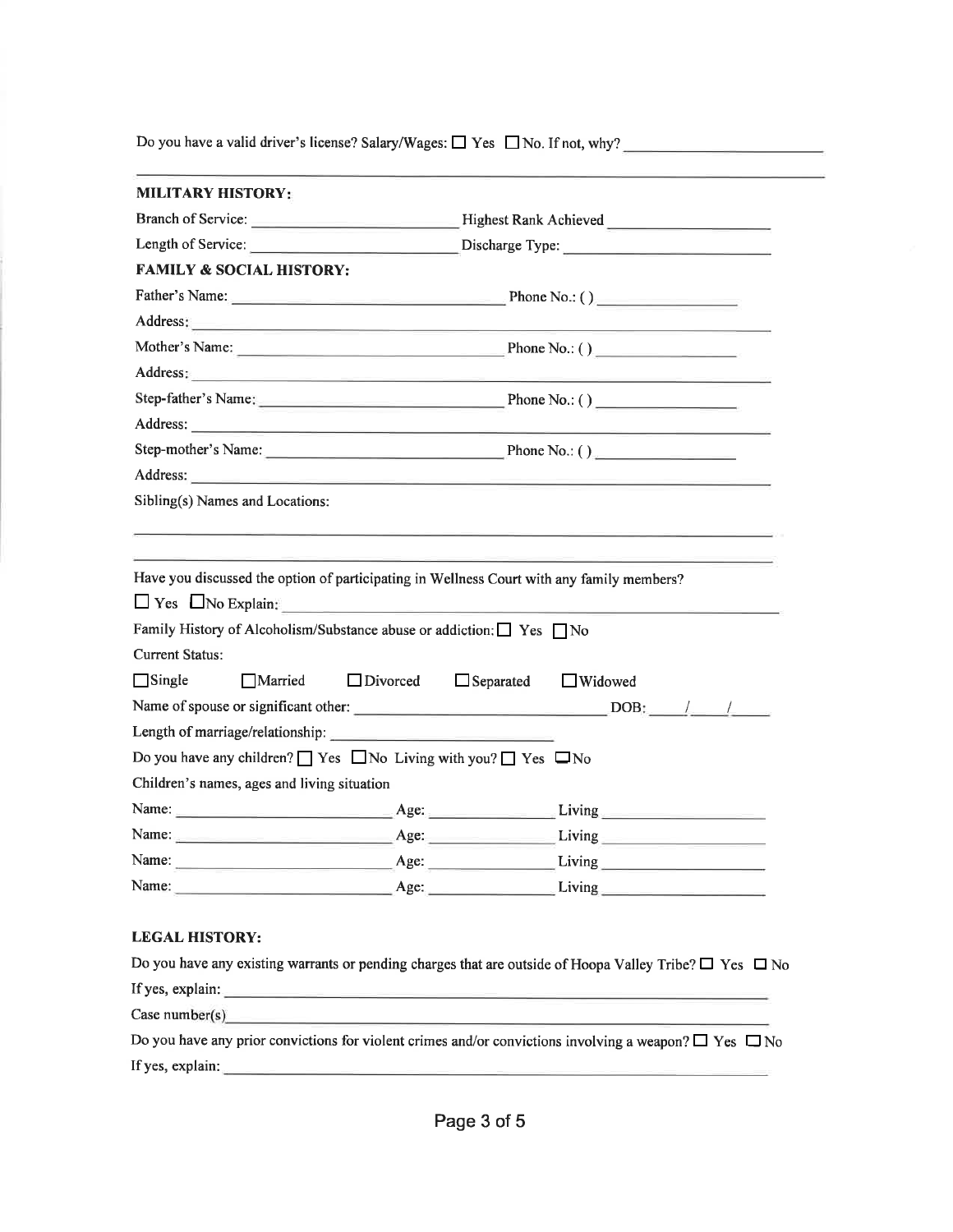|                                                         | Case number(s) $\qquad \qquad$                                                          |                                                                                                                                                                                                                                        |
|---------------------------------------------------------|-----------------------------------------------------------------------------------------|----------------------------------------------------------------------------------------------------------------------------------------------------------------------------------------------------------------------------------------|
|                                                         |                                                                                         | What legal charge(s) have brought you to be referred for Wellness Court?                                                                                                                                                               |
|                                                         |                                                                                         | Case number(s) $\qquad \qquad$                                                                                                                                                                                                         |
| <b>PHYSICAL/MENTAL HEALTH:</b>                          |                                                                                         |                                                                                                                                                                                                                                        |
|                                                         |                                                                                         |                                                                                                                                                                                                                                        |
|                                                         |                                                                                         |                                                                                                                                                                                                                                        |
|                                                         |                                                                                         |                                                                                                                                                                                                                                        |
|                                                         |                                                                                         |                                                                                                                                                                                                                                        |
|                                                         |                                                                                         | and the state of the state of the state of the state of the state of the state of the state of the state of the                                                                                                                        |
|                                                         |                                                                                         |                                                                                                                                                                                                                                        |
|                                                         |                                                                                         |                                                                                                                                                                                                                                        |
|                                                         |                                                                                         |                                                                                                                                                                                                                                        |
|                                                         |                                                                                         | Do you have any allergies?<br><u> and the contract of the contract of the contract of the contract of the contract of the contract of the contract of the contract of the contract of the contract of the contract of the contract</u> |
|                                                         |                                                                                         | Do you have any form of communicable diseases? (Hepatitis C, HIV, etc.)                                                                                                                                                                |
|                                                         |                                                                                         |                                                                                                                                                                                                                                        |
|                                                         |                                                                                         | History of suicidal ideations (threats/attempts/hospitalizations)? $\Box$ Yes $\Box$ No. Year(s) _______                                                                                                                               |
|                                                         |                                                                                         |                                                                                                                                                                                                                                        |
|                                                         | History of homicidal ideations (threats/attempts)? $\Box$ Yes $\Box$ No. Year(s) _____  |                                                                                                                                                                                                                                        |
|                                                         |                                                                                         |                                                                                                                                                                                                                                        |
|                                                         |                                                                                         | <u> 1989 - Andrea Andrew Marie Alexandria (h. 1989).</u>                                                                                                                                                                               |
|                                                         |                                                                                         |                                                                                                                                                                                                                                        |
|                                                         |                                                                                         | <u> San Barat (Alban Andreas San Barat (Alban Andreas San Barat (Alban Andreas San Barat (Alban Andreas San Bara</u>                                                                                                                   |
| Weaknesses (List what you believe your weaknesses are): |                                                                                         |                                                                                                                                                                                                                                        |
|                                                         |                                                                                         | Leisure / Interests (List what you enjoy doing in your leisure time): ______________________________                                                                                                                                   |
|                                                         | Are there any un-resolved issues that you feel contribute to your alcohol/chemical use? |                                                                                                                                                                                                                                        |
|                                                         |                                                                                         |                                                                                                                                                                                                                                        |